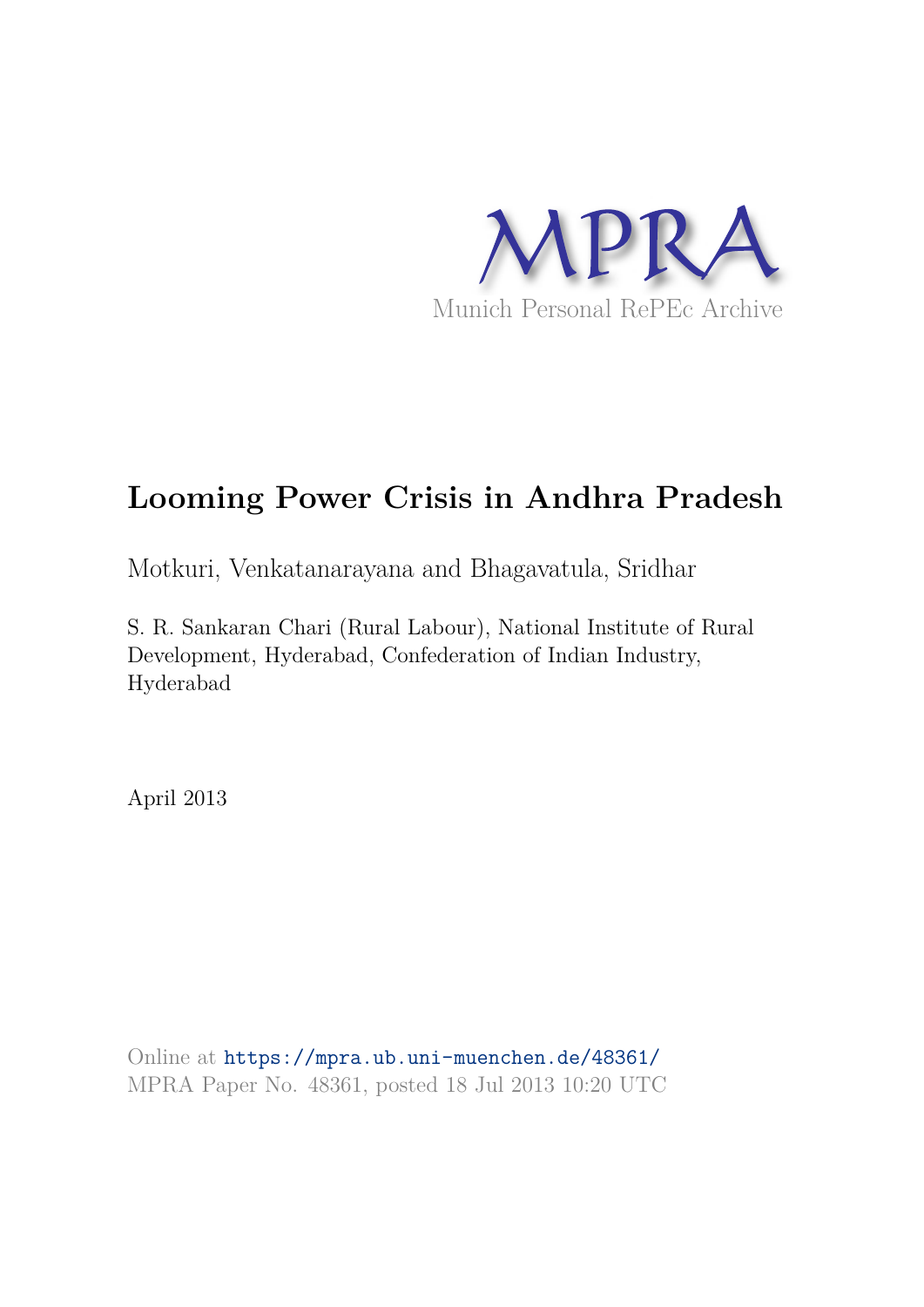# **Looming Power Crisis in Andhra Pradesh**

## **M. Venkatanarayana**<sup>∗</sup> **and Sridhar Bhagavatula\*\***

#### **Background**

 $\overline{a}$ 

Energy is considered as an important source of growth and development, all over the world. Electric power generated out of different primary energy sources is a basic component of infrastructure base for the growth and development. However, inadequate investment in the power sector in India has been, for a long time, haunting the development prospects of the country and hence a cause of major concern. Andhra Pradesh is one of the Indian states that are slogging with power sector reforms and restructuring of the sector in order to improve overall performance and efficiency of the sector. Although operational performance of power sector in the state has improved but it failed to meet the increasing demand.

Andhra Pradesh has been experiencing increasing energy deficits since 2004-05. Energy deficit has increased from a negligible 0.7% in 2004-05 to 6.6% in 2009-10 and to a whopping 22.8% in 2012-13 (as per load generation balance report 2012-13, Central Electricity Authority, 2013). The reasons for the increasing deficit can be mainly traced to the inability of the state to increase energy availability, mostly due to inadequate generation. The peak power deficit volatility seems to be high in Andhra Pradesh (Figure 1). As a matter of fact, in Andhra Pradesh, like Karnataka and Kerala, the State owned generation remains the dominant source of energy supply. The Non-conventional energy units in the state contribute only 4% of the installed generation capacity. Though there is a substantial contribution of independent power producers, accounting for 24% of energy generation in the state; the power shortage still dominates the scene.



**Source**: Central Electricity Authority.

<sup>∗</sup> Research Officer, S R Sankran Chair (Rural Labour), National Institute of Rural Development, Hyderabad. \*\* Executive Officer, Confederation of Indian Industry, Hyderabad.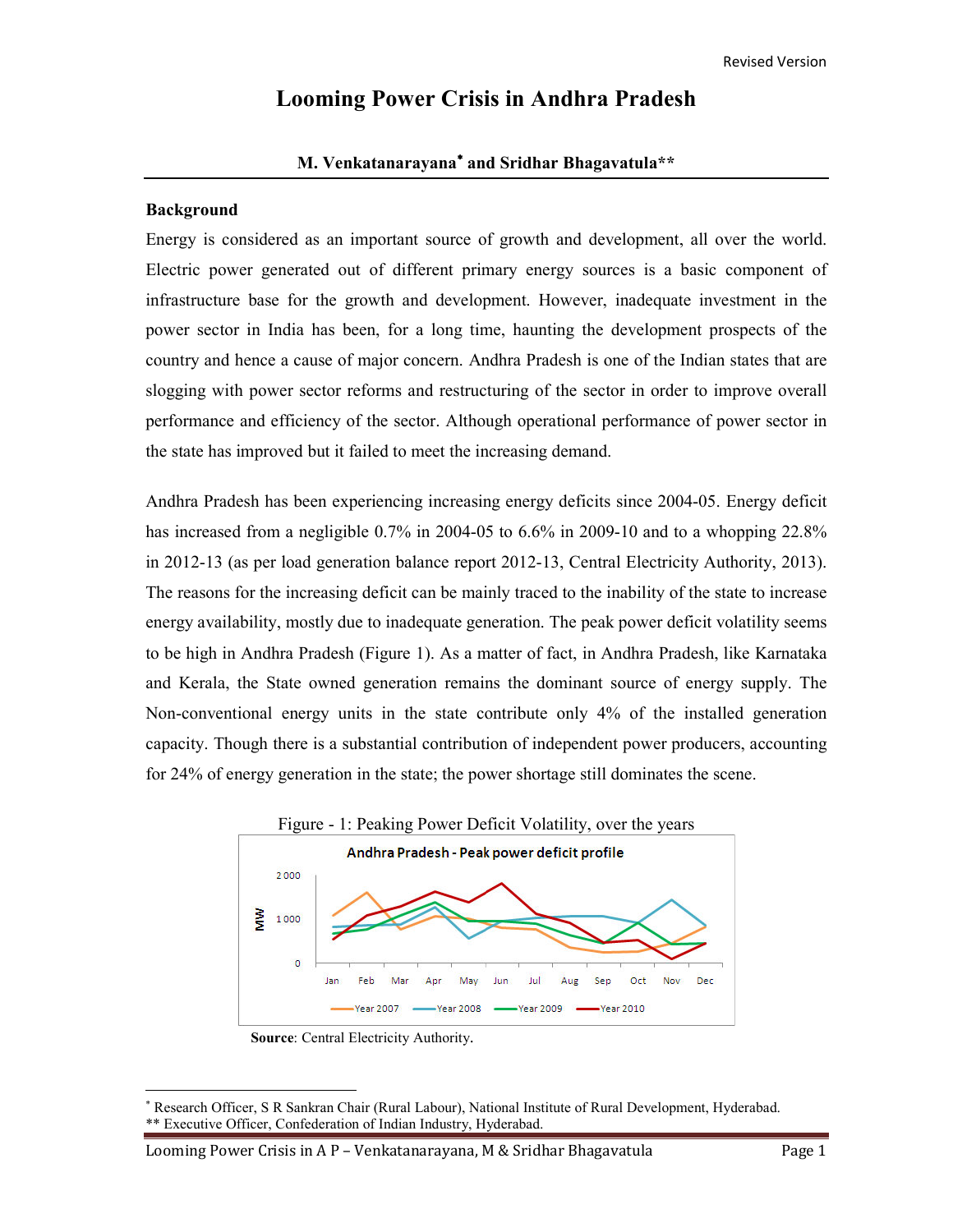The frequent power cuts, therefore, is a regular phenomenon in the state. For more than six months a year, rural areas have been affected with power cuts; they get less than half a day power supply. The Industry too is immensely affected leading to production gaps. In one of the CII survey, it was pointed out that, in order to meet their delivery schedule, the industry would be willing to spend additional cost to meet their additional power requirements for the critical period of power shortages, the average cost per unit being Rs.7.7 per unit.

M/s Reliance decision to withdraw the supply of natural gas from its K-G D6 basin to gas based power utilities in private sector in the state, also has handicapped the IPPs to generate to their capacity. It was pointed out that around 3407 MW of power could be produced by the 12 IPPs in the State, which are currently running 60-70 % below their capacity. The whole business sector in the state including small to large scale industry became casualty for the crisis in the power sector.

Power holidays had been a difficult proposition for the industry, especially when it went upto 12 working days per month in recent times. The road was even tougher for the Micro, Small and Medium Scale Enterprises (MSMEs), as their only source of supply is APTRANSCO, unlike some of the large scale industries, who could afford to have Captive Generating plants for their needs.

The manufacturing sector, both registered and un-registered, has witnessed a negative growth during 2012-2013 (Figure 2), one of the major reasons being lack of the required power supply, which has not even impacted the production but also employment.



**Figure 2: Annual Growth (%) of Manufacturing Sector in Andhra Pradesh** 

**Note**: For 2012-13 it based on advanced estimates.

**Source**: Socio-Economic Survey of Andhra Pradesh 2012-13, Planning Department, GoAP.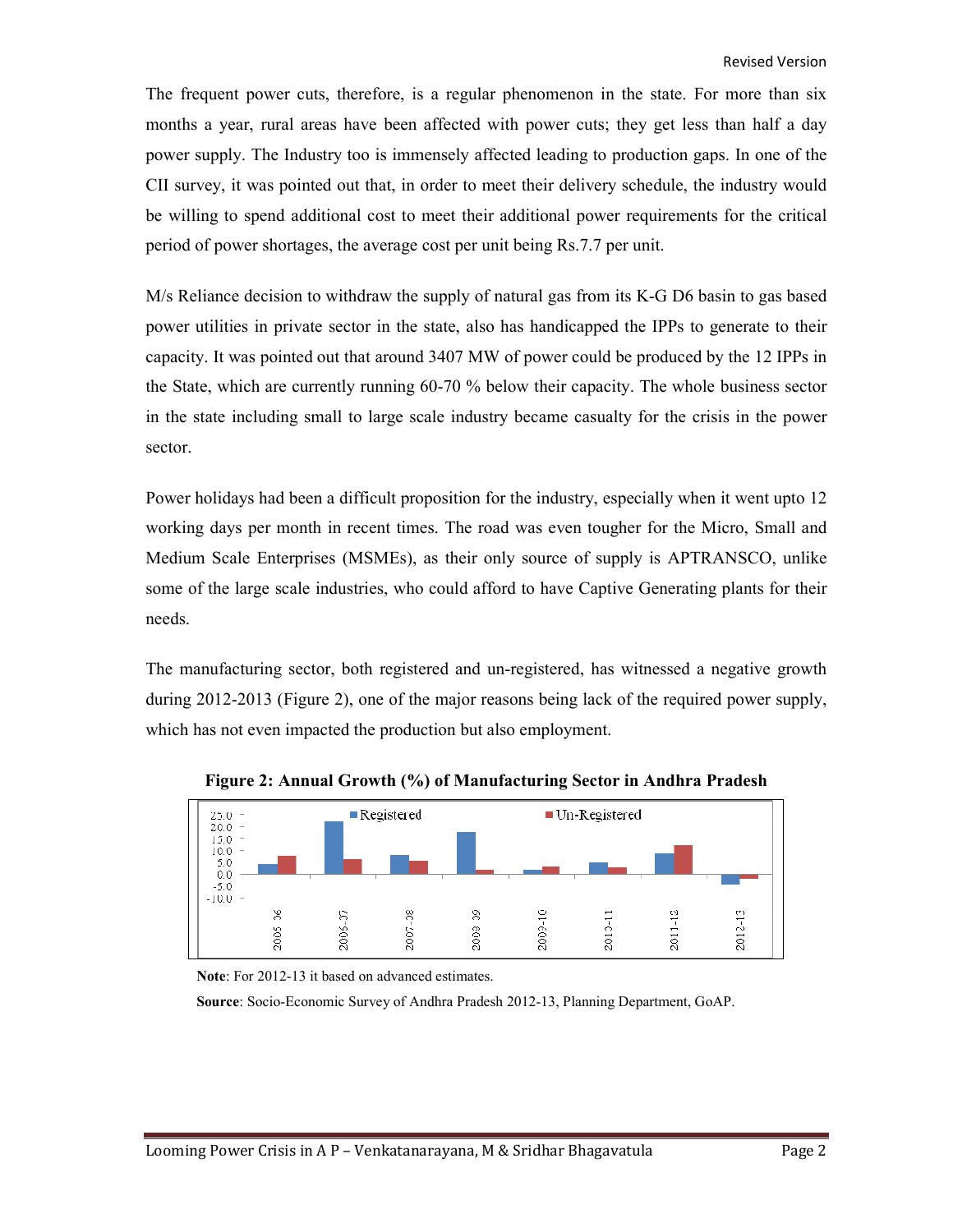Revised Version

#### **Policy Context**

In the all India context, Andhra Pradesh is the fourth largest state in India in terms of population, but its power consumption is one of the lowest. Its contribution to power generation and consumption in India is below its population share. In fact Andhra Pradesh is one of those states in India in which most of the villages are electrified. About 85% of the households have got an electricity connection. Since 1980s, the power consumption for agricultural use has been increasing. The poor industrial base of the state, till 1990s, kept its industrial consumption low (about 30% only, when compared to other states like: Gujarat – 40.67; Karnataka – 51%; Tamil Nadu 40%; Maharastra – 37.58%).

Andhra Pradesh's per capita power consumption is one of the lowest in India. States such as Gujarat, Punjab and Haryana are having 1.5 times of higher per capita power consumption than that of Andhra Pradesh. Even Tamil Nadu is also ahead of Andhra Pradesh. The lower requirement and hence the low per capita could be due to the expected power shortages and frequent power cuts might be impeding to unleash the potential growth in the industrial base of the state especially the rural industry. Agriculture can, to some extent, manage with frequent and long duration power cuts but not necessarily, the industry. In fact, past many years, the electricity supplied for agriculture use is approximately around seven hours a day. On the other hand, Industry, especially many of the manufacturing units, would need 24 hours supply.

The populist measures initiated in the State, during mid 1980s, on the one hand, affected the state revenues, and on the other, it converted the potential investments into subsidies. In this process, investment in the power sector got a back seat. Since the formation of the State, power sector, along with irrigation, in Andhra Pradesh were the priority sectors in the state budget and planning. Since 1980s, there has been a clear gap between the Government's populist initiatives and the energy policy. There was no clear cut approach to enhance power generation since 1980s, though the free supply of electricity for agricultural usage continued. Most of the electricity for agriculture was used in lifting the ground water through various kinds of pump sets. Besides, the policy regime also expanded coverage of electrified villages. On the whole the policy regime has expanded the consumer base and thereby power consumption without a corresponding additions to existing generating capacity.

Post liberalisation, private players have been invited to build capacity, which in turn would lead to meet the rapid increase of demand**.** In fact, the Ministry of Power took the first major step to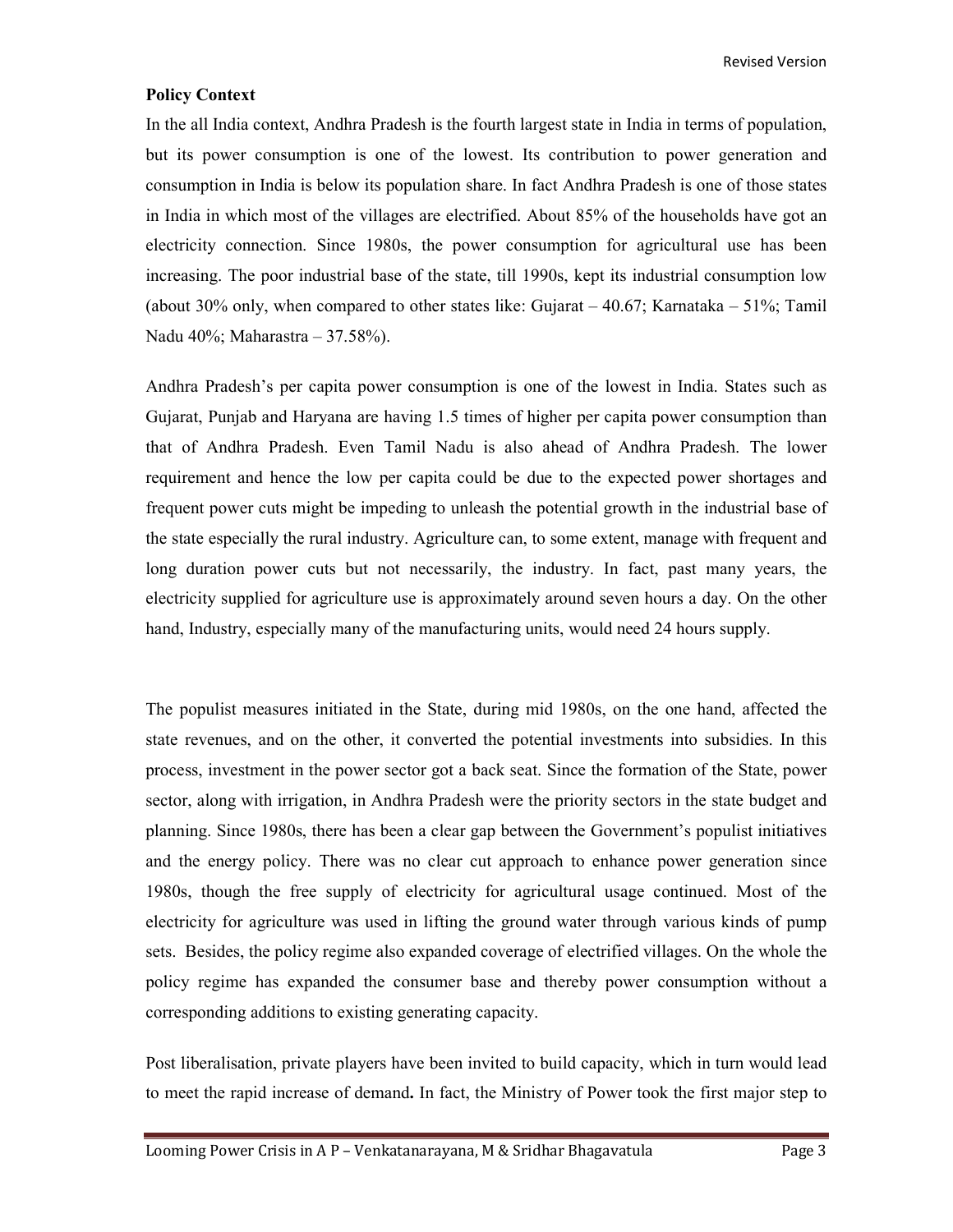invite private sector participation in generation business by allowing 100% foreign ownership of generating plants and offered these owners guaranteed returns and generous investment incentives.

The Electricity Act 2003 eliminated licensing requirements for new generating plants and allowed the generators to sell electricity to any licensee or to the end customers directly. The Act also provided a broad institutional and legal framework for Independent Power Producers (IPPs) in India. The Electricity Act 2003 also allows open access thereby facilitating the generators and consumers to tie-up directly. The tariff of these plants will be market driven and not determined by the regulator but the entire risk will be borne by the developer.

Though the policies are in place, but the existing basic infrastructure for such industrial development i.e. electricity, was not sufficient to meet the growing demand. Industry base of the state was not so great till 1990s; it was basically an agro-based industry. The base of the power sector was not supportive of the encouraging first ever state industrial policy of the 1990s. The crisis in power sector and hence power shortage had discouraged industrial development in the state; it has even resulted in the negative growth of industrial sector at one phase during 1990s.

The 1990s power crisis had brought back the power sector into policy priority. Reforms in power sector has streamlined its performance and facilitated participation of the private sector in power generation. Since the inception of reforms and restructuring, Andhra Pradesh power sector has been regarded as one of the best in its performance. However in respect to reforms and restructuring of power sector in the state the demand side management was given priority while sidelining the equally important supply side management of the power sector.

Therefore, the state being the best in operational performance does not ensure its power generation capacity as well as the actual generation/supply sufficient to meet the increasing demand from various sectors. In fact, presently, Andhra Pradesh is descended to be fourth largest in overall generating/installed capacity (incl. State, central and private sectors), next to Maharashtra, Gujarat and Tamil Nadu. Indeed Andhra Pradesh used to enjoy second position in generating capacity for a long time until late 1990s. In case of state sector's (i.e. APGENCO) generating capacity, Andhra Pradesh still continues to be the second largest next only to Maharashtra. The growth of private sector in power generation particularly in Gujarat and Tamil Nadu could be the reason why these states being smaller in size with respect to population and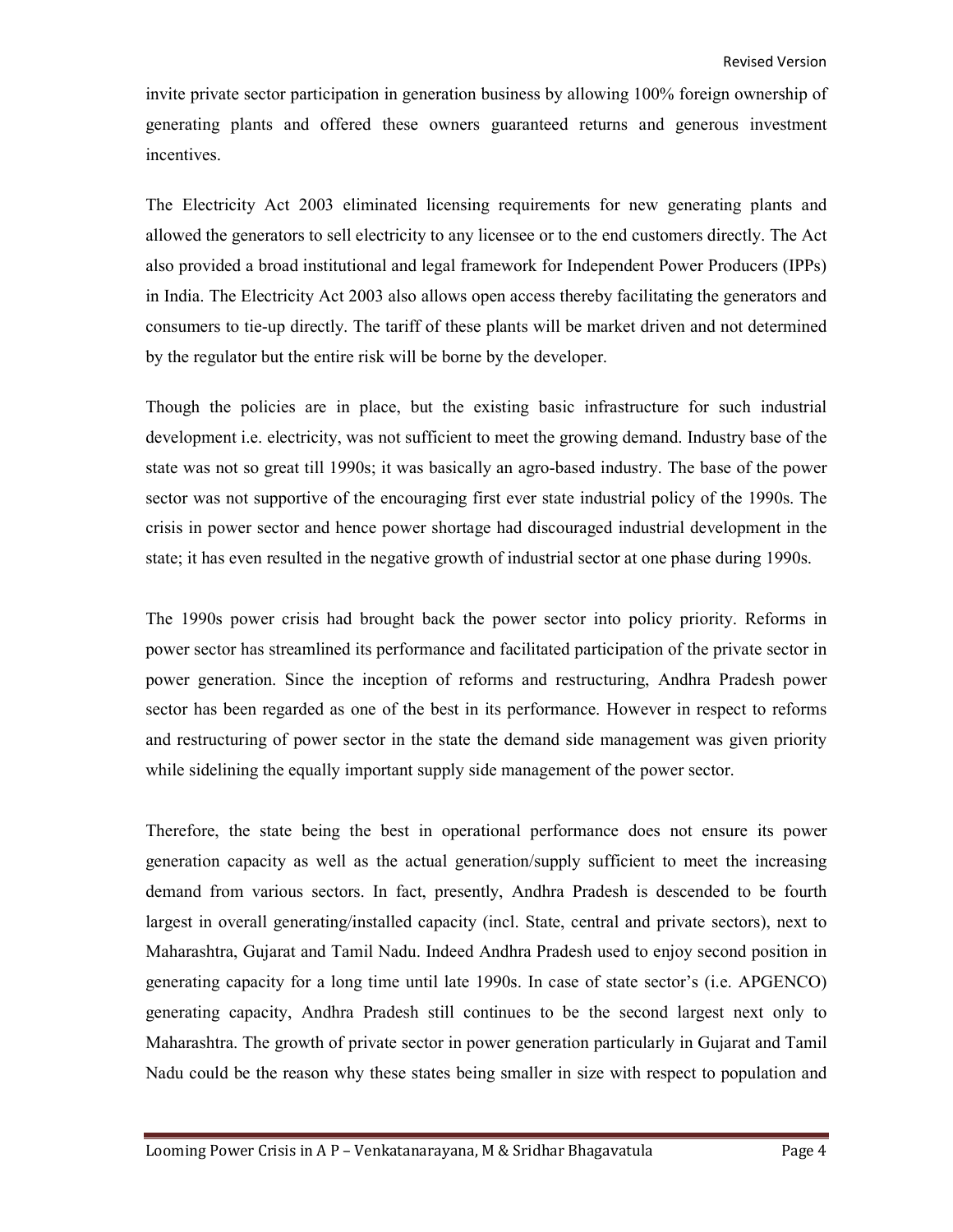geographical area when compared to Andhra Pradesh, they are ahead of Andhra Pradesh in terms of power sectors' installed/generating capacity.

There has been a considerable increase in the share of IPPs in Capacity addition (Figure II). The IPPs provided 34% share in the total capacity addition (40% State sector and 26% by the Central sector), during the  $11<sup>th</sup>$  Plan period. However, most of this addition was through gas based thermal power systems.



Source: CEA.

#### **Energy Resource**

The discovery and development of natural gas reserves at Krishna-Godavari (popularly known as K-G) basin and gas production in K-G D6 field which is developed by M/s Reliance, was the impetus behind such private investment in the state.

In India, of the total natural gas reserves estimated at 1330.3 Billion Cubic Meters (BCM), about 70% of the reserves are at offshore locations. Andhra Pradesh is the third largest in terms of natural gas reserves at inland locations next to Assam and Gujarat. The state's reserves are estimated at 42.3 billion cubic meters, comprising 3.2% of the total reserves including offshore, in India; whereas Gujarat accounts for 6.36% of such reserves. However, all the primary energy sources are under the direct control of the Government of India. Thus, allocation of the gas to power plants located in the state has to come through the Central authority, i.e. Government of India. State authorities do not have any decisive power in the development, production and allocation of gas.

With regard to the state sector, most of its generating capacity installed in the state, was based on Hydel and Thermal, particularly Coal based, systems. These two systems, Hydro (23%) and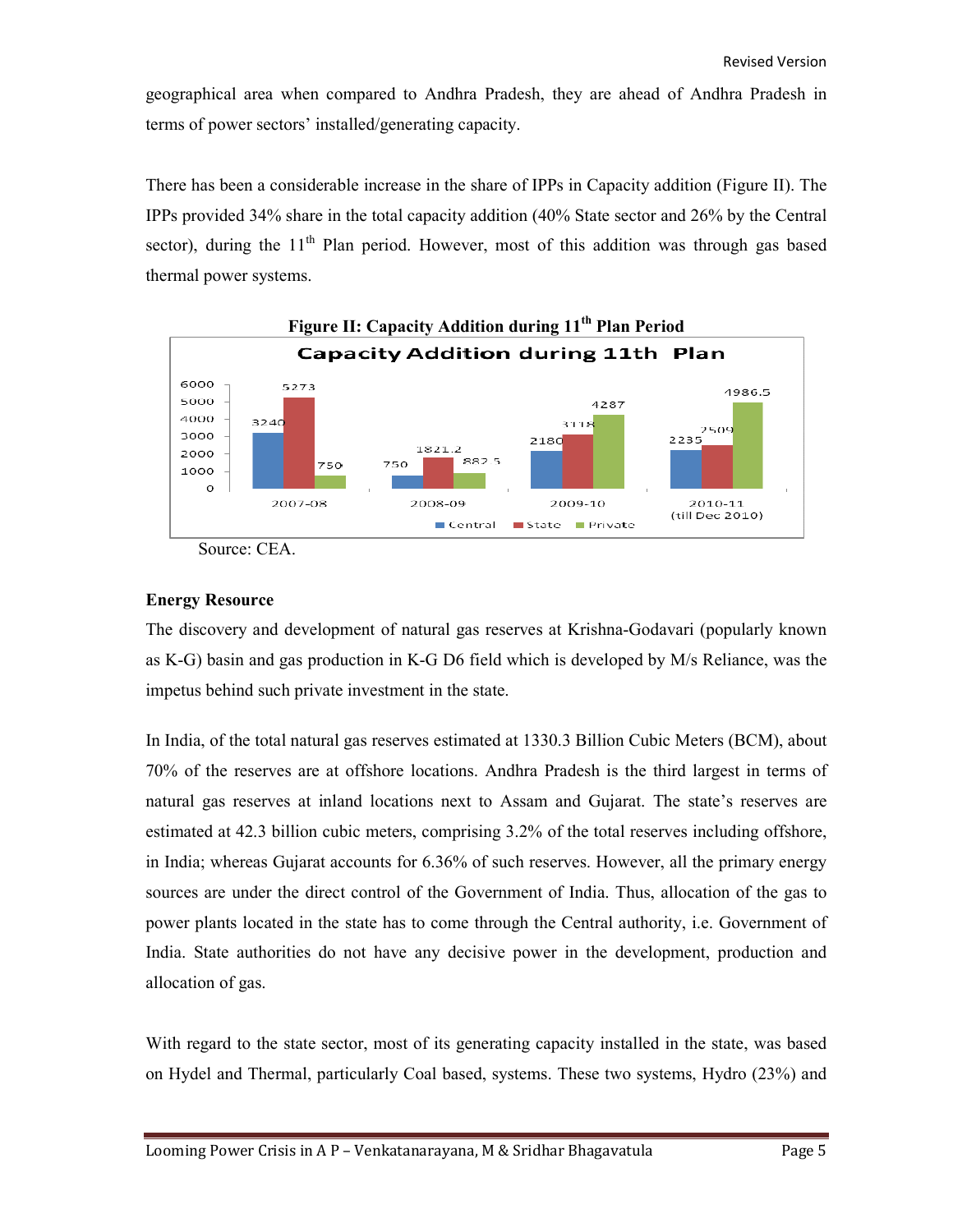Coal based Thermal (31.6%), of the state sector contribute to about 55% of the total generating capacity in the state.

A large part of the Hydel based generating capacity in the state is located at four projects-Srisailam (left and right together 1700 MW), Nagarjuna Sagar (around 1000 MW including right and left canals), Jurala (240 MW) on river Krishna, and Sileru (700 MW, incl. lower and upper Sileru) on river Sileru. Besides, there are few smaller Hydel based plants with a low (less than 100 MW) generating capacity. Indeed, Hydel based system is a clean technology (in terms carbon cycles) and one of the forms of renewable energy sources of power generation. But the capacity utilisation of Hydel projects depends on the reservoir water level which in turn depends on rainfall in the catchment area of the river. During 2012-13, due to poor rainfall in the catchment areas of rivers, especially that of river Krishna, not more than 10% of the Hydel system based generating capacity installed in the state is utilised.

With respect to Coal based energy system, it is a major primary source of energy for the power generation, particularly in Andhra Pradesh. In India a total of about 293.5 Billion Tonnes of coal reserves are estimated, of which about 22.2 billion tonnes of coal estimated reserves, comprising 7.6% of the total in India, are located in Andhra Pradesh. However, institutionally coal is predominantly managed through a number of companies which are directly under the control of Government of India.

It is said that the country as whole is having Coal reserves sufficient for the next 200 years. However, the current rate of extraction is said to be one of the lowest in India when compared to other countries. Also the coal production in India has been falling short of demand. Power sector is one of the major consumers of the coal produced in the country; it consumes around 75% of the coal. The gap in demand and domestic production/supply of Coal is bridged through imports of coal. A large portion of new additions in Coal dependent Thermal based generating capacity in the country especially that in private sector, is depending on the coal imports. But the changing international prices of coal imports, is affecting the cost of power generation in the country.

Present installed thermal power plant in India is about 170 GW, yet maximum capacity connected to grid is 110GW, which means about 60GW of capacity is not available for use. One important reason is the Plant Load Factor (PLF) in power plants, which are low with a gap of somewhere around 15-20% in PLF. This could be improved by adopting better management practices and technology up-gradation.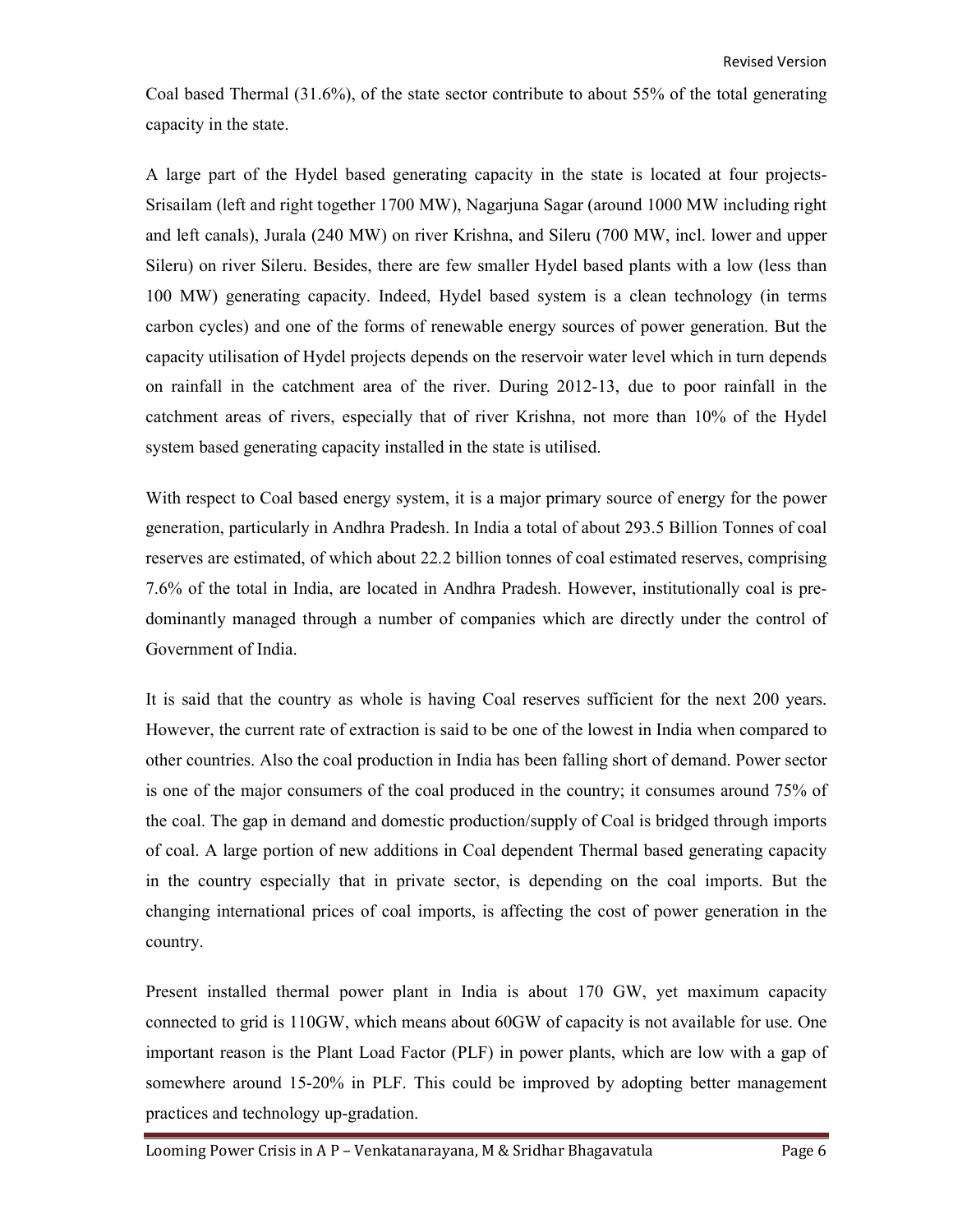With 127.5 GW capacity coal fired thermal power plant in operation in India, and an estimated 88 GW addition during  $12<sup>th</sup>$  Plan period 2012-2007, there is a dire need to optimize the operation of power plants to improve operation efficiency and reduce discharge to atmosphere. In Andhra Pradesh around 50% of the total generating capacity (inclusive all sectors, state central and private sectors) is coal dependent thermal based power plant. Most of the coal based thermal based generating capacity is in either state or central sector. Private sector participation in this system is, so far, very meagre. It could be due to non availability of domestically produced coal for the private sector power plants and dependency on imported coal. Nevertheless, there are upcoming power plants mostly dependent on imported coal, like the Ultra-Mega Power Plant at Krishnapatnam with a generating capacity of 3000 MW.

#### **Power Generation: Short of Demand**

Having these governing conditions given the generating capacity at 16095 MW (as on  $31<sup>st</sup>$ March 2012) in the state, the likely power generation while assuming an ideal plant load factor (PLF), taking into account past performance, one can presume at 12185 MW per hour or 106743 Million Units (MU) per year (Table 1). Power generation based on different primary energy sources have different PLF depending on the supply of primary energy. Among all, coal based thermal power plants have shown the highest average PLF in India. Such thermal plants in Andhra Pradesh have also shown better performance in PLF. The nuclear power plants in India have shown an average PLF less than 65% so far. Hydro power plants are also very unlikely to cross 60% PLF on an average in a year. Similarly the case of renewable energy resource (RES) based power plants.

Under such ideal and maximum possible generation situation, the power generation in the state could have balanced with energy requirement in the state, since past few years. AP would have been self-sufficient and self-reliant. On the contrary, even the maximum possible generation situation in the state falls short in meeting its peak load demand which is, as per Central Electricity Authority estimate, at around 15000 MW for the year 2012-13.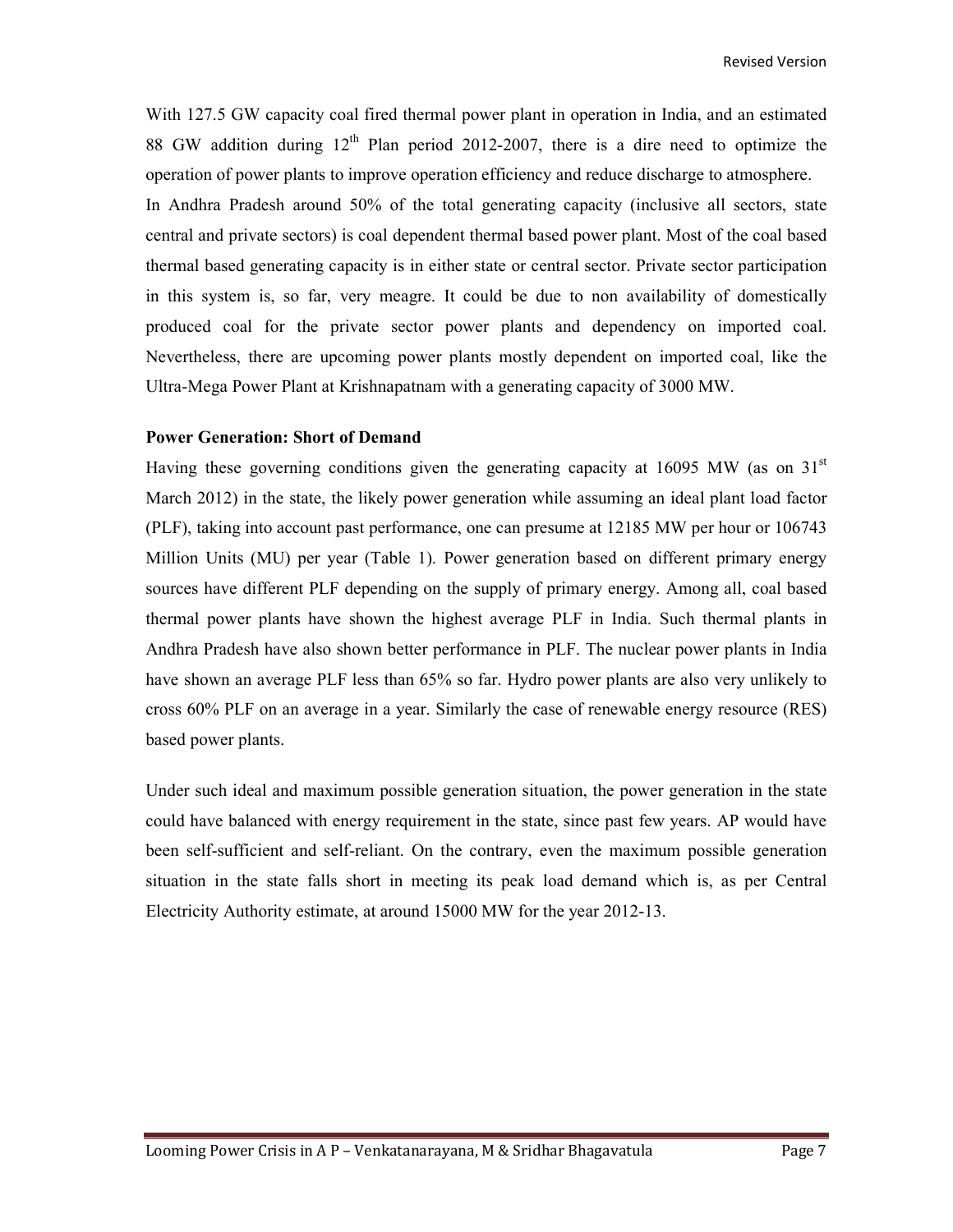|              |                          | Installed |        | <b>Possible Generation</b> |           |        | <b>Actual Generation</b> |           |       |
|--------------|--------------------------|-----------|--------|----------------------------|-----------|--------|--------------------------|-----------|-------|
|              |                          | Capacity  | $%$ of | <b>PLF</b>                 |           |        | <b>PLF</b>               |           |       |
| <b>Sno</b>   | Sector                   | (MW)      | Sector | $(\%)$                     | <b>MW</b> | MU     | (%)                      | <b>MW</b> | MU    |
|              | State Hydro              | 3735      | 23.2   | 60                         | 2241      | 19629  | 11                       | 246       | 2159  |
| 2            | State Thermal – Coal     | 5093      | 31.6   | 80                         | 4074      | 35688  | 85                       | 3463      | 30335 |
| 3            | <b>State RES</b>         | 222       | 1.4    | 60                         | 133       | 1166   | 10                       | 13        | 117   |
| 4            | Private Thermal – Coal   | 150       | 0.9    | 80                         | 120       | 1051   | 80                       | 96        | 841   |
| 5            | Private Thermal – Gas    | 3098      | 19.3   | 80                         | 2479      | 21714  | 50                       | 1239      | 10857 |
| 6            | Private Thermal – Diesel | 37        | 0.2    | 60                         | 22        | 193    | 50                       | 11        | 97    |
|              | Private RES              | 664       | 4.1    | 60                         | 398       | 3487   | 50                       | 199       | 1744  |
| 8            | Central Thermal – Coal   | 2821      | 17.5   | 90                         | 2539      | 22244  | 85                       | 2158      | 18907 |
| 9            | Central Nuclear          | 276       | 1.7    | 65                         | 179       | 1570   | 65                       | 117       | 1021  |
| <b>Total</b> |                          | 16095     | 100    | 75.7                       | 12185     | 106743 | 61.9                     | 7543      | 66077 |

| Table 1: Installed Capacity of Power Sector in Andhra Pradesh, 2012 |  |  |  |
|---------------------------------------------------------------------|--|--|--|
|                                                                     |  |  |  |

Note: 1. Under three sector – State, Private, and Centre share for the state; and different sources of energy – Hydro, Thermal based on Coal, Gas and Diesel; Nuclear and Renewable Energy Sources (RES); 2. **PLF** - Plant Load Factor; **MW** - Mega Watts; **MU** - Million Units; 3. Installed Capacity is as on 30<sup>th</sup> March 2012, we do not have information on additional capacity ready for the generation during 2012-13.

**Source**: 1. For installed capacity-Ministry of Power; 2. For possible generation, author's calculations by assuming a possible PLF; 3. For actual generation author's calculation based PLF performance during 2012-13.

Nevertheless, the actual situation shows that power generated (7543 MW per hour or 66077 MU per year) in the state is well below the possible generation situation and the energy requirement (Figure 2). One can also observe from the Central Electricity Authority (CEA) estimations, the trend in energy requirement and availability for Andhra Pradesh (Figure III). The trend indicates increasing energy requirement in the state. Although there has been a gap between energy requirement and energy availability, widening gap is explicit during 2012-13. The CEA energy availability estimate includes assured or committed purchases from the sources outside the state also. Our estimates for the year 2012-13 include the power generation within the state that includes state, centre and private sector.



**Figure III: Power Generation situation in Andhra Pradesh** 

**Note**: Generation in Million Units (M U) equals to GWh, for a year.

**Source**: 1. For trend line Central Electricity Authority based on its Load Generation Balance Reports of various years, Ministry of Power, Government of India; 2. For possible and actual generation situation during 2012-13, they are authors calculations.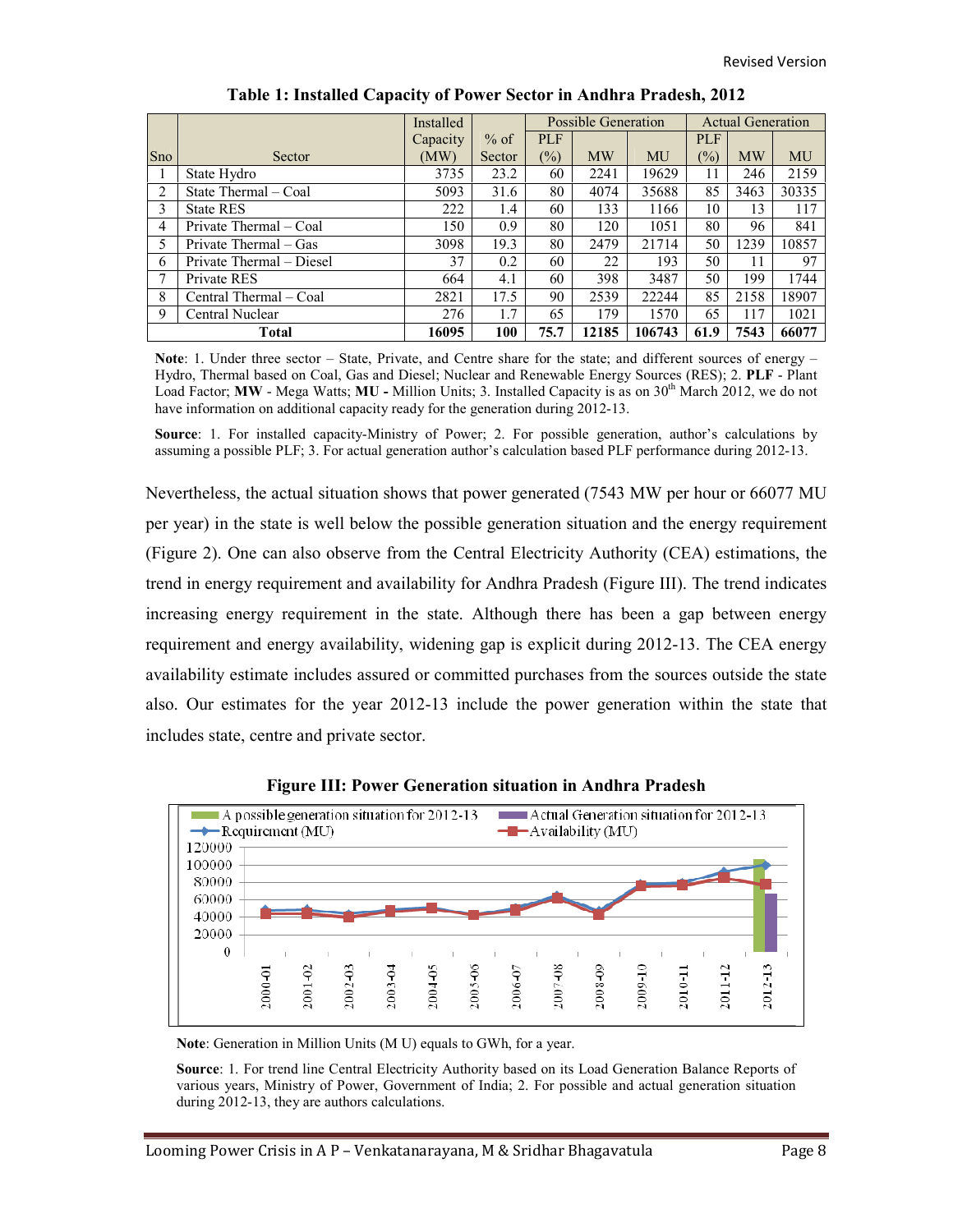If we consider the deductions in the total electricity generated, in respect of a small portion of it goes to auxiliary consumption of generating stations/plants and a considerable proportion of it under transmission and distribution, the net availability for final consumption is even low. Although the auxiliary consumption cannot be avoidable, T&D loses can be minimised if not be fully avoidable. In fact, the four DISCOMs were left with weak system of energy accounting. Problems such as widespread electricity theft, low metering, billing and collection, etc., led to revenue leaks and poor financial performance. In 2009, only 42% of the electricity distributed was billed, the balance being accounted for as T&D losses or unmetered agricultural consumption. In order to counter the T&D losses, Government of Andhra Pradesh made significant improvements in Metering, especially in Urban areas. As per CEA, Andhra Pradesh has achieved 100% metering both at the 11KV feeder level and the distribution transformer level. Andhra Pradesh also reported 100% metering of individual consumers, except for agricultural consumers. With the exception of non-metered agricultural usage, Andhra Pradesh experiences one of the lowest T&D losses in the country.

## **Factors of Concern**

The power generated within the state (state/private/central sector) is below the demand during 2012-13 and hence purchases from outside the state systems – other states or centre (i.e. in addition to the usual share), might have filled such a huge gap to some extent, but certainly it could not balance the energy deficit. Therefore, the gap in energy availability and requirement led to unprecedented power cuts in the state. Herein one can make a point that it is a supply side management problem. First of all the generating capacity installed in the state as of today is not sufficient to meet increasing demand and become self-reliant. Secondly, considerable portion of wastage under T&D loses, out of whatever is generated.

Besides, the power generation in the state during 2012-13 was below its usual average. The performance of its Hydro power plants was poor due to poor rainfall in the river Krishna catchment area during 2012-13 and the poor performance of the Srisailam power plant, which was affected with floods in 2011, severely impacting the Plant. The average PLF of all Hydro plants in the state was very low, probably the lowest, which was just around 11% in 2012-13.

Secondly, the gas production from KG D6 field has not been as it was expected initially, at 40 MMSCMD. Initially, it was producing 37 MMSCMD and thereafter the production was reduced gradually to 34, 27 and 22 MMSCMD till during the last year, 2012-13. It worsened the situation when the M/s Reliance had withdrawn the supply of gas from  $1<sup>st</sup>$  March 2013, to gas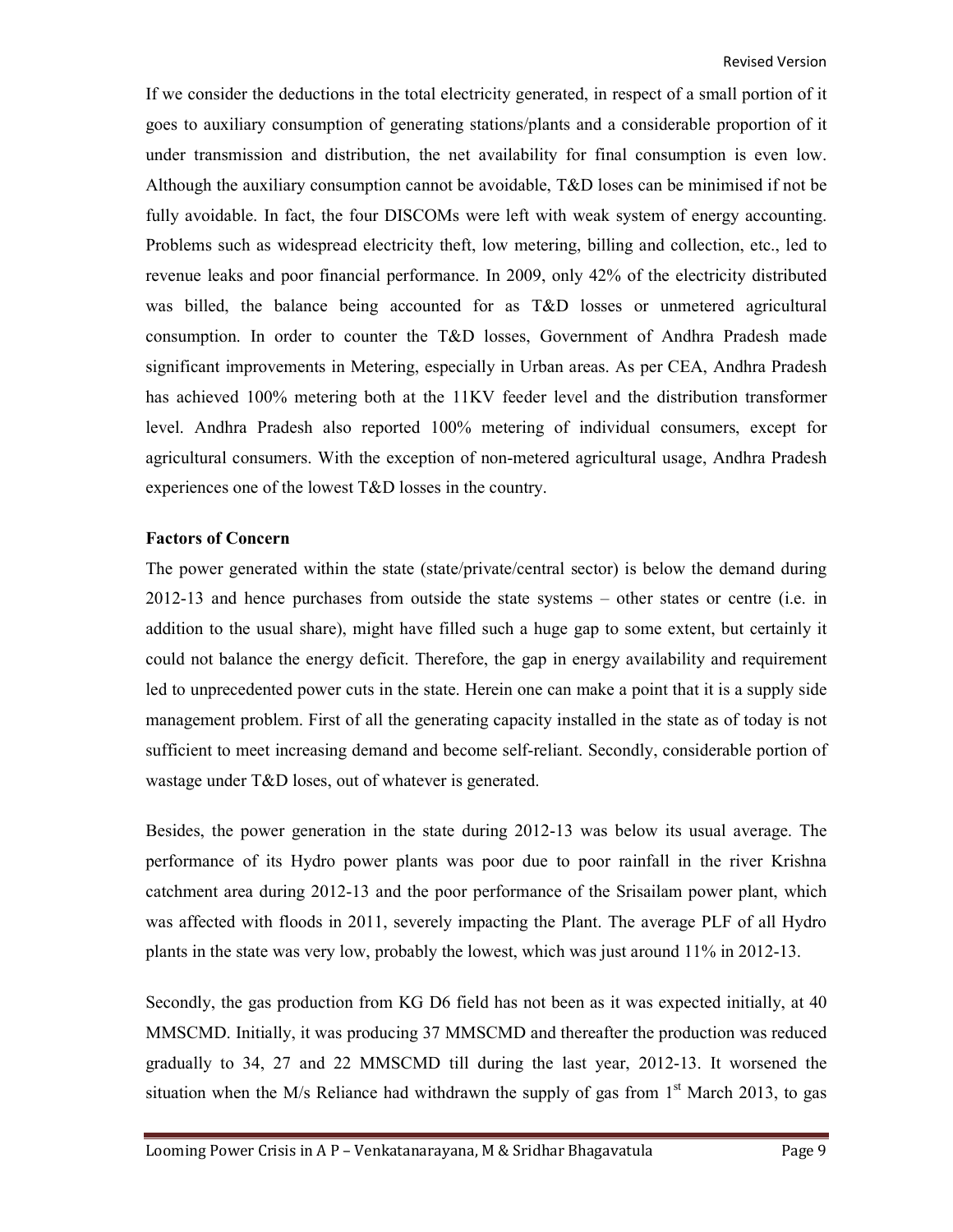based power plants (about 25 in number) all over the country including six such plants in the state. The six gas based plants in the state with a total generating capacity of around 2700 MW requires 13.65 MMSCMD of gas to utilise its full capacity (at least 90% PLF) but that quantity of gas was never been supplied to the plants since their commencement of power generation; maximum they were supplied to was 6.43 MMSCMD which is less than half of the required. Thus, the half of the capacity has been under utilised.

Thirdly, even for the thermal power plants, the coal supplied was not meeting the demand in the state. Because of under utilisation of Hydro and gas based power plants the pressure on thermal power stations, already functioning at high PLF, has increased. As the domestic supply to state power plants, based on allocations of Government of India, is not meeting the actual requirement for the thermal plants in the state in order fill the power shortage, state had to fall back on coal imports which has become costly in the recent period with a rise in international prices of coal. The coal production rate in India with respect to its coal reserves is one of the lowest in the world. Besides, there is an increase in the price of domestic coal. The Government of India encouraged private investment in coal production. In fact, one of the reasons for the recent increase in coal prices, inspite of the profit making coal PSUs, is to create a level playing field for the private sector.

Fourthly, not all power generated from the private plants are being sold in the plant location state alone. As mentioned in a Review on Power Sector by Prime Minister's Office, some of the private power plants are exporting power to the neighbouring states or to other private companies, at a higher price than that was agreed with the respective State Governments'. There were even warnings issued by CEA for violating Power Purchase Agreements, especially with regard to gas based IPPs.

Fifth, there has been wastage in supply of power generated due to transmission and distribution (T&D) loses despite the continuous efforts to reduce such losses. Although there seems to be drastic reduction in T&D loses from one-third of the total electricity units available to less than one-fifth, it is 10-15%, but it would well be underestimated.

Sixth, delay in release of the state budget funds on account of power subsidies to the distribution companies. It weakens financial leverage of the distribution companies to make purchases or imports. As a result the recent rating for the performance of distribution companies all over